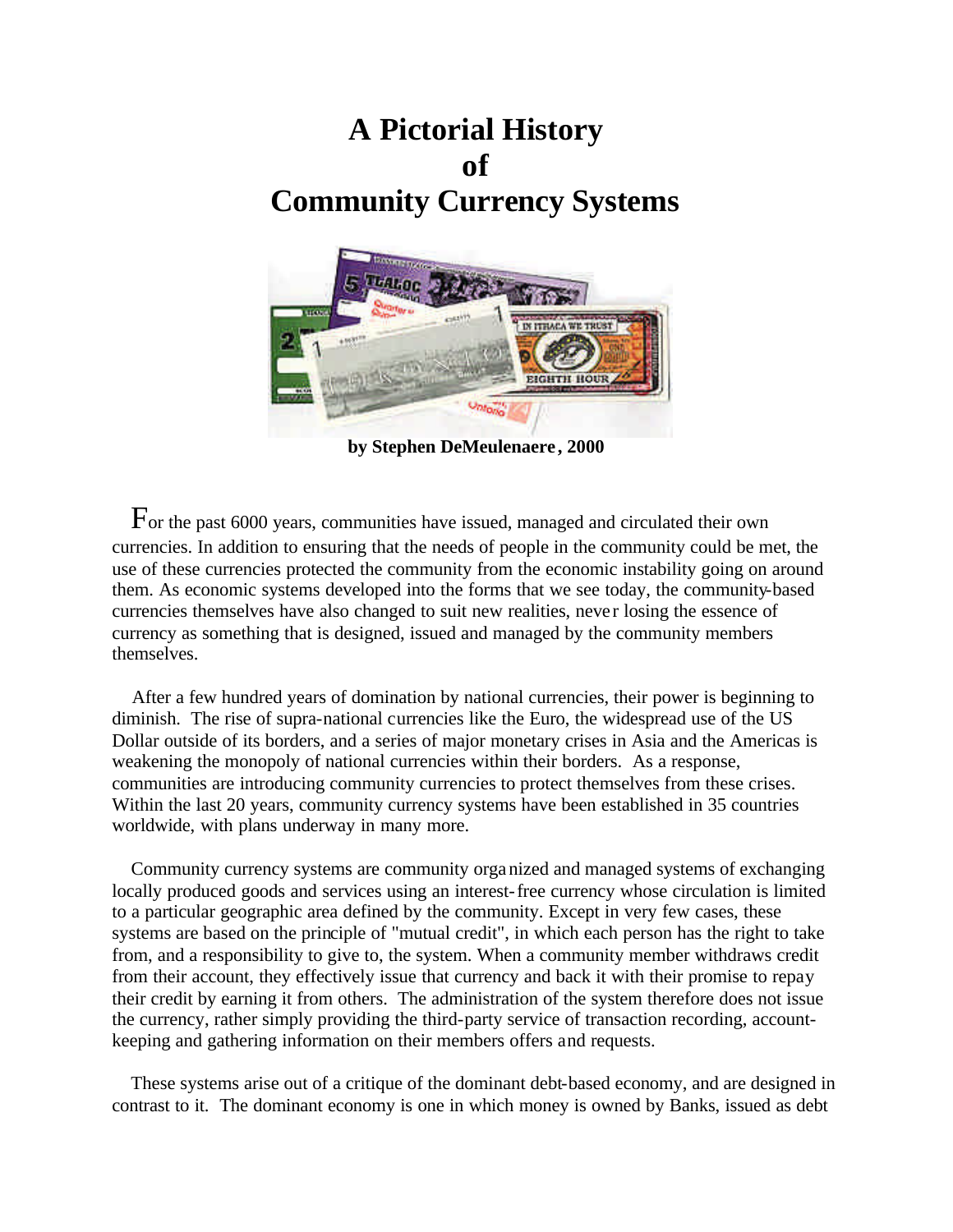to Governments, in scarce supply in order to maintain its value, and which can go anywhere. As this currency can circulate inside and outside national borders, a contradiction arises: the currency must be scarce to maintain its value on foreign markets, but there must be enough in the country to facilitate exchange. In times of economic crisis, this contradiction can reach disastrous proportions. Thus, community currencies can fill an important role, holding the domestic economy together while the national currency is being battered on international money markets.

#### **From Ancient History...**

 In many countries, traditional exchange and cooperation systems still operate and remain strong. Often, no money changes hands but rather goods are bartered. In other cases, shells or other indicators of value are used. Some have a very ancient history.

 The oldest currencies were printed on clay tablets. Some represented receipts of deposit or letters of credit which could be traded, and others actually represented the good or service being traded.



**Ancient Babylonian currency tablet, circa 4000 BCE.**



**Product Tokens from Susa, Iran (3500 BCE). Clockwise from left, 1 jar of oil, 1 garment, 1 measure of metal, one unknown item, one measure of honey, one garment.**

It is from Babylon, regarded by the Book of Revelation in the Bible as that evil city at the center of what is wrong with the world, where the payment of interest on debt originated. However, at first interest was simply to fund the community's economic and social development programs, and to cover losses. Only later did it become a tool of oppression and slavery.

Every so often, the king would declare all debts null, and property confiscated for failure to pay debts was returned. The term for this is one we still use today, "the cleaning of slates". At that time, clay tablets were either dissolved in water or smashed.

 In the Middle Ages, the great Cathedrals of Europe were financed by 'Breakteats', a form of local currency that circulated among the community. They were used to pay the workers who contributed many years to these projects. Thus, the currency facilitated long-term projects.

 In 1816, England's Channel Islands of Guernsey and Jersey issued their own currency. During the war against Napoleon, the British government was basically bankrupt, with 80% of all tax revenue was going towards debt payments to the banks who had issued the currency. The people and the materials were there, but there was no money (as a medium of exchange) to move their resources. They issued their own currency and, eighteen months later, they repaid their bank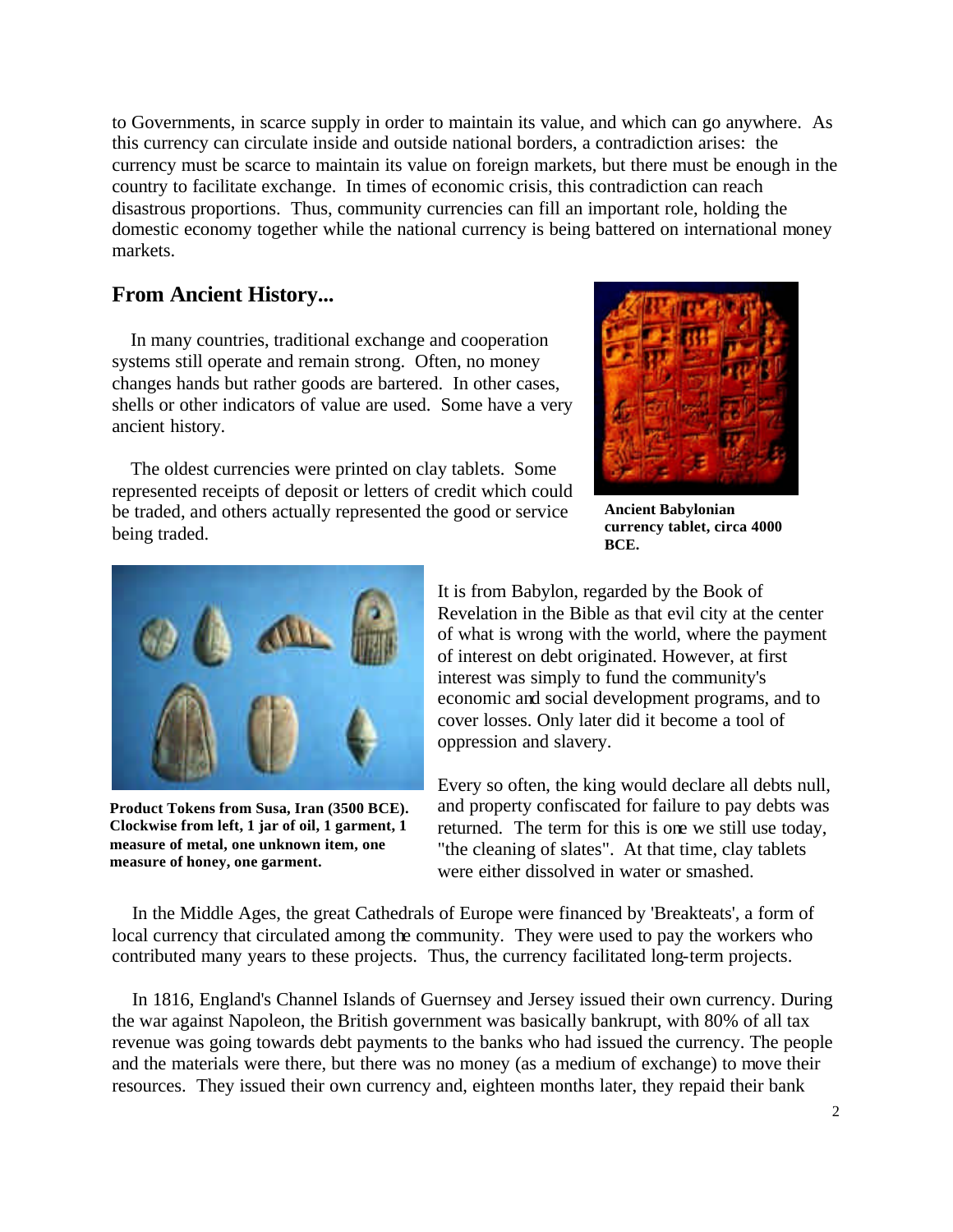debts, repaired the civil infrastructure, built a church and a monument. Today, there is \$36 million dollars of local currency in circulation for a population of 60,000.

 After World War One, in the 1920's, Germany's economy was still in a mess. The central government had made a serious mistake by printing millions of Marks to pay to the victorious countries for war reparations, and the immediate result was rapid inflation. In response, many cities across Germany began issuing their own currency, in a much more responsible way than the national government.

## **...Through the Depression Years**

Less than 10 years later, it was America's turn to make a big mistake with the stock market, resulting in the Crash of 1929 and resulting monetary crises, known as the "Great Depression". Again, hundreds of communities in America and Canada issued their own currencies to assist the country in recovering and helping people to meet their needs in the meantime. As a result of the analysis of the effect of these systems in promoting economic recovery at the local level, a number of prominent economists including Irving Fisher began to call for the use of parallel currency systems at the local level.

 As the Depression spread to Europe throughout the 1930's, community currency systems were started in Germany, Austria, Scandinavia and neighbouring countries. In some cases, these systems applied "negative



**Jersey Island Currency, England, 1999.**



**Lubeck City Currency, Germany, 1921.**



**Alberta Provincial Currency, Canada, 1936.**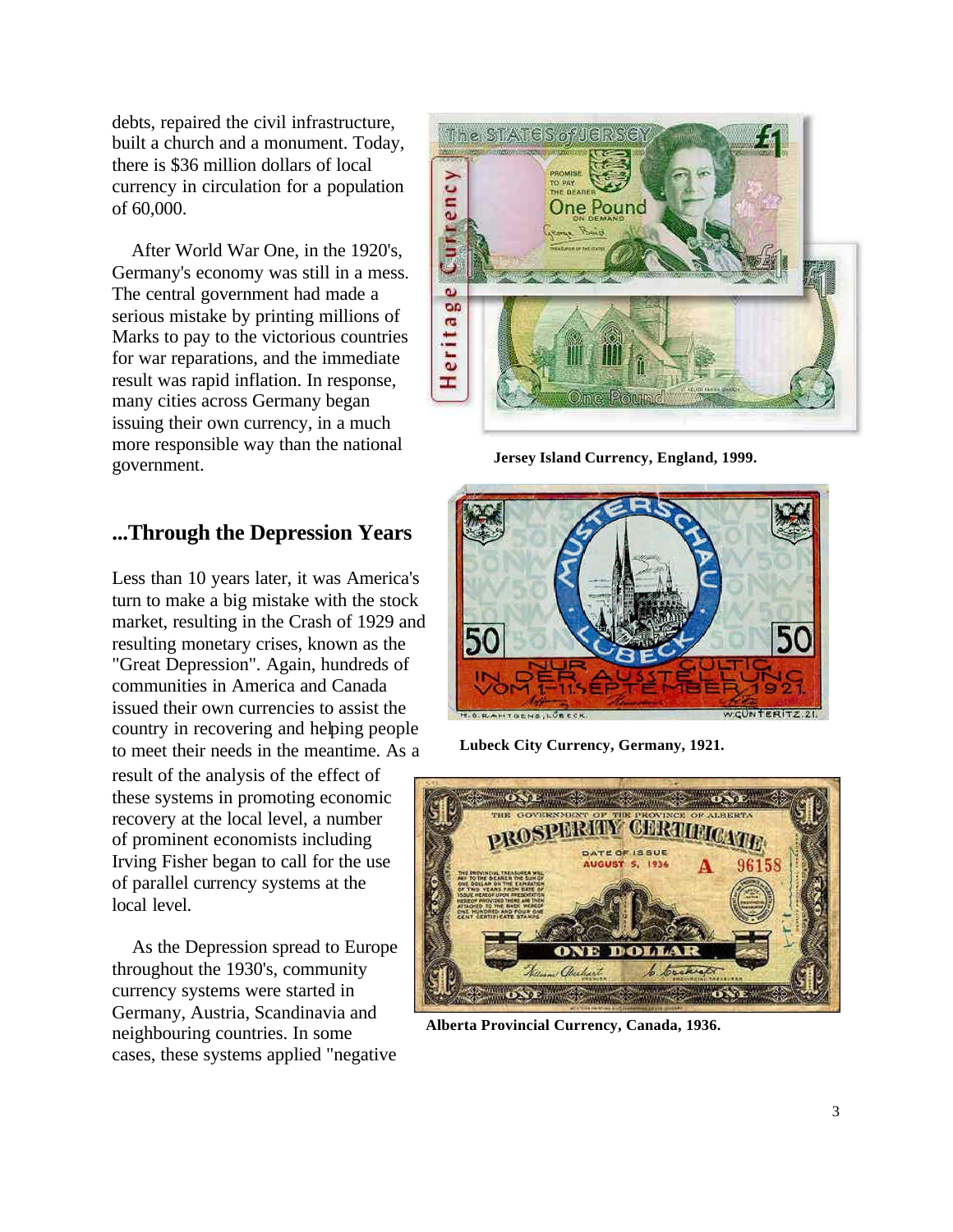interest" to their currency, which is a charge attached to circulation to encourage circulation and prevent hoarding of the currency. Only those holding the money had to pay the tax on it.

 Herr Hebecker of Schwanenkirchen, Bavaria (population 500) owned a small bankrupt coal mine. Instead of paying his workers in Reichsmarks, he decided to pay them in coal. He issued a local scrip called Wara on the reverse of which were small squares where stamps could be adhered. This scrip was only valid if the stamp for the current month had been applied. It was therefore costly to hoard as it needed stamps to be affixed to revalidate it at the end of each month. The stamps cost two per cent of each note's face value to

allow a further month's use. The "negative-interest" charge was justified as a "storage cost". Food and services were paid for with Wara. As this was the only currency available to the miners, the local traders had no option but to accept them, who in turn convinced their suppliers to accept them. It became so successful that the village became free from debt and by 1931, this free economy movement had spread throughout Germany involving more that 2,000 businesses. 20,000 Wara



**Front of the Wara Currency Note, Germany, 1931.**



**Back of the Wara Note with "negative interest" stamps.**

were issued and 2.5 million people handled them between 1930 and 1931.

 In the late 1930's, Spain's fledgling Republic was fighting a war against the Fascist Dicator, General Franco. In the Republican stronghold of Catalonia Province, a complex system of distribution was established, using accounting records and tickets to direct production to the needs of the people and to the anti-fascist war effort.

| $-25$                                                                                            | INDEPENDENT ARRITRAGE INTERNATIONAL<br>EXETER, N.H., U.S.A.,                  |                                                                      |
|--------------------------------------------------------------------------------------------------|-------------------------------------------------------------------------------|----------------------------------------------------------------------|
| N٥                                                                                               | For Value Received Will Pay to the<br>Bearer of this Note on Demand,          | February 16, 1973                                                    |
| rency ex anacifia<br>lishment at its<br><b>Choussndth</b><br>[1/2,000]<br>OD THE<br>that time in | through Any IAT mask. Depealtory, the exceller<br><b>MUEVEIRO</b><br>$-0.014$ | Dienty-five Constants-In any cur-<br>After the excel-<br>44.T. Chine |

**The Constant, America, 1973.**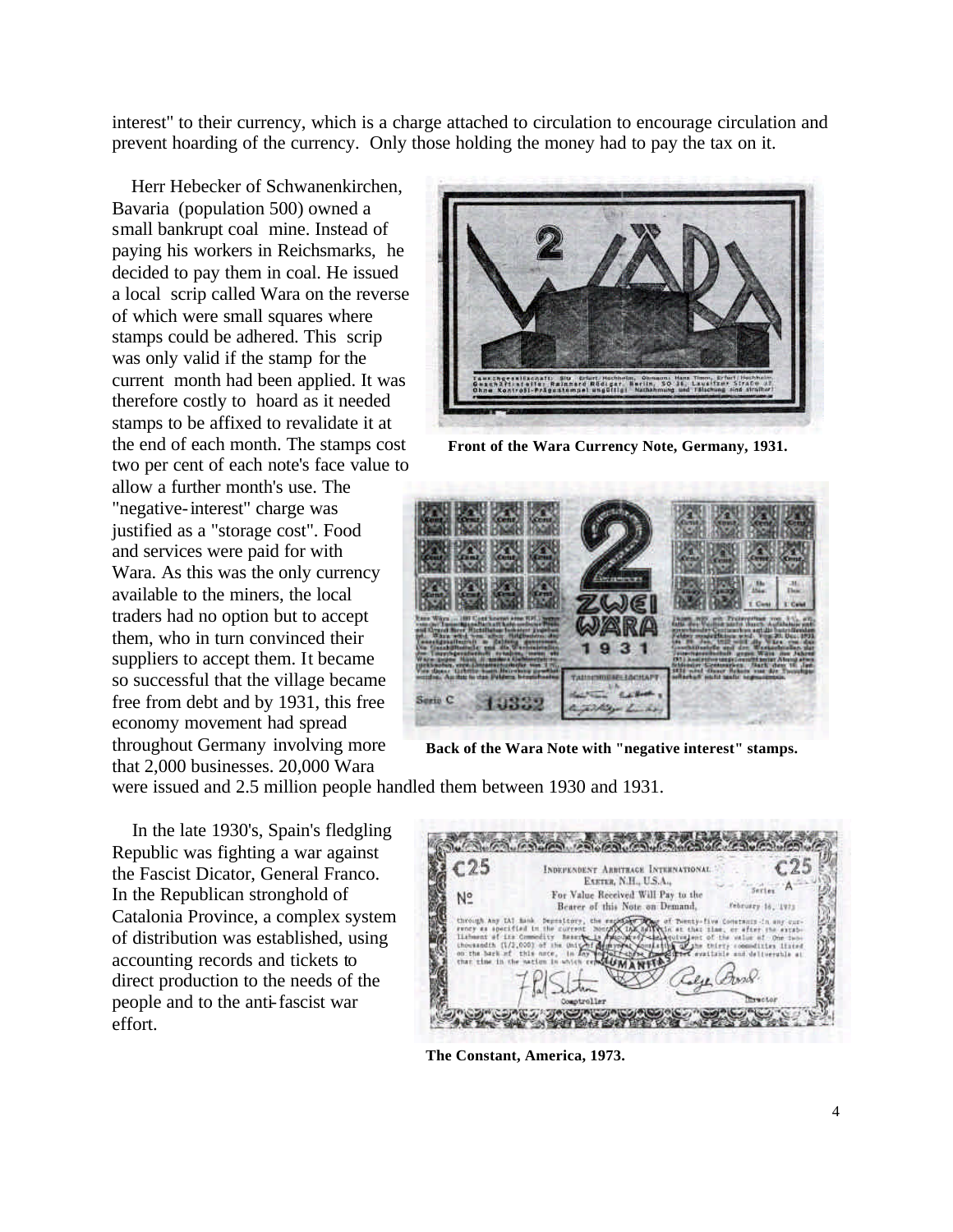From the end of the war to the 1960's, it seemed like economic growth would never end. In the late 1960s, Ralph Borsodi, a friend of development economist E.F. Schumacher, experimented with a stable currency based on a basket of commodities. In the 1970's, intentional communities and grassroots living came into vogue. Barter became a popular pastime.

#### **From the Information Age...**

 Then in the 1980s, we entered the information age. In 1981, the IBM XT computer was released to the public. Michael Linton from Vancouver Island, Canada, who formerly worked in the computer field in the 1970s, built an accounting database. In 1982, the Local Exchange Trading System was introduced, and laid the foundation for a Mutual Credit community currency system. Whereas local currency systems developed as a natural response to economic crises in the dominant economy, the LETS developed as an intentional response to a critique of the conventional economy, and was designed to be in contrast to it.

 In designing the LETS, Linton sought to separate the contradictory role of conventional money as a store of value and a medium of exchange into separate parts. He saw money as "an information system for recording human effort", and saw no difference between money mediating an exchange, and inches mediating the length of a piece of wood. Using the analogy of a home builder, what if the home builder were to go to the Building Supply Store, only to be told that he could not have any wood because there were not enough inches to measure them with? If the materials and human resources are in place, why do we accept that there is not enough money to move them? Money, then is simply information and need not also represent a store of value at the same time. Thus, as all information could be kept on the computer, it did not have to be printed on paper in the form of a note.

 If money is simply information, then it need never be scarce. That's not to say that the supply is unlimited, it certain is limited by various realities. However, it is always there when needed. The responsibility for maintaining the value of the money was given to the person who issued it. Thus, LETS currency is identified as "personal money".



 Rather than seeing the LETS as an alternative, Linton saw the LETS as a parallel economy, like a lever for switching the train track of the conventional economy towards a better

destination. Understanding that market mechanisms are efficient, and that efficiency is often a good thing, he sought to introduce cooperativism into market-oriented economic activity.

 As the LETS system was simply recording the transactions and keeping the accounts, and was not actually issuing the currency or controlling it in any way, Linton designed the system to **Valley Trade Dollar, New Hampshire, America, 1998.** be interest-free. In that way, the member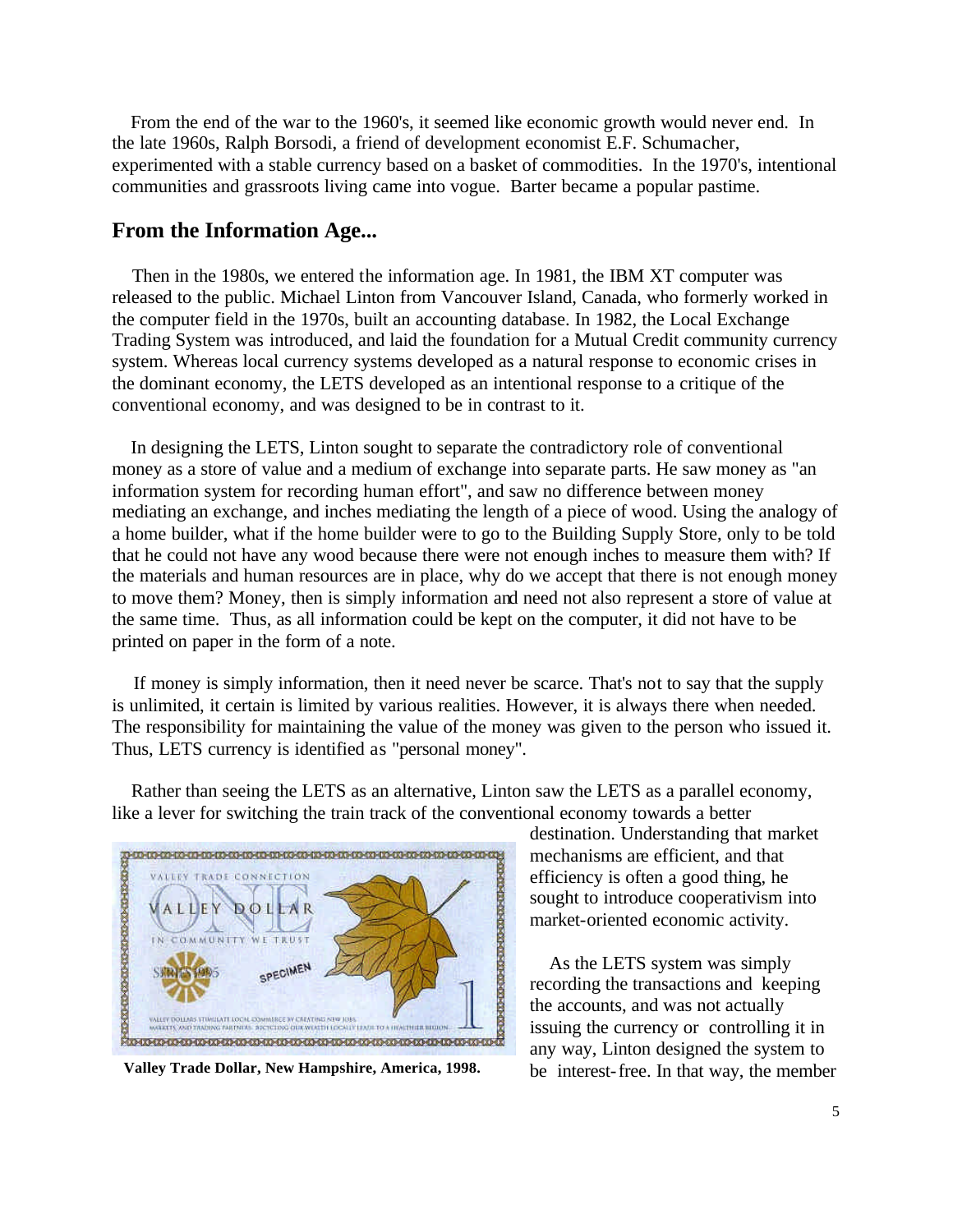was responsible for their use of the system, and the system simply facilitated that use. The fact that the LETS currency is always sufficient in supply, that it remains within the locality or community into which it is issued, that it is issued by the members themselves and that nointerest is charged on it, it complements perfectly what the conventional economy is lacking.

 In Toronto, a unique approach to non-profit organization fundraising is paying off big dividends. The Toronto Dollar is a currency that circulate, for its test period, within the St. Lawrence Market. People can increase their contribution to nonprofits by exchanging their Canadian Dollars for Toronto Dollars. Businesses in the market accept Toronto Dollars and can



**The Toronto Dollar, Canada, 1999.**

cash them in for 90% of their value, effectively giving 10% of their sales to non-profit organizations. Plus, the Toronto Dollar has an expiry date, and thus any other Toronto Dollars that were not spent mean a full contribution to the non-profit organizations.

## **...To the Global South**

 In 1994, the Tianguis Tlaloc, the first modern-style community currency system was started in the Mezquital Valley in Mexico's Oaxaca state. Although it came at the same time as the Zapatista Rebellion in neighbouring Chiapas and had to be continued, the program was restarted in Mexico



**Tianguis Tlaloc, Mexico, 1998.**

City in 1995 and has been spreading throughout the country since. The state government of

Tlaxcala has become involved to support the program as a poverty alleviation measure.

 In 1995, a group of Argentinian environmentalists held a backyard garage sale. However, this was no ordinary flea market. Each person brought what they had to sell, and received tickets representing money. They used these tickets to mediate barter exchange, and was a great success. The Global



**RGT Credito, Argentina, 1999.**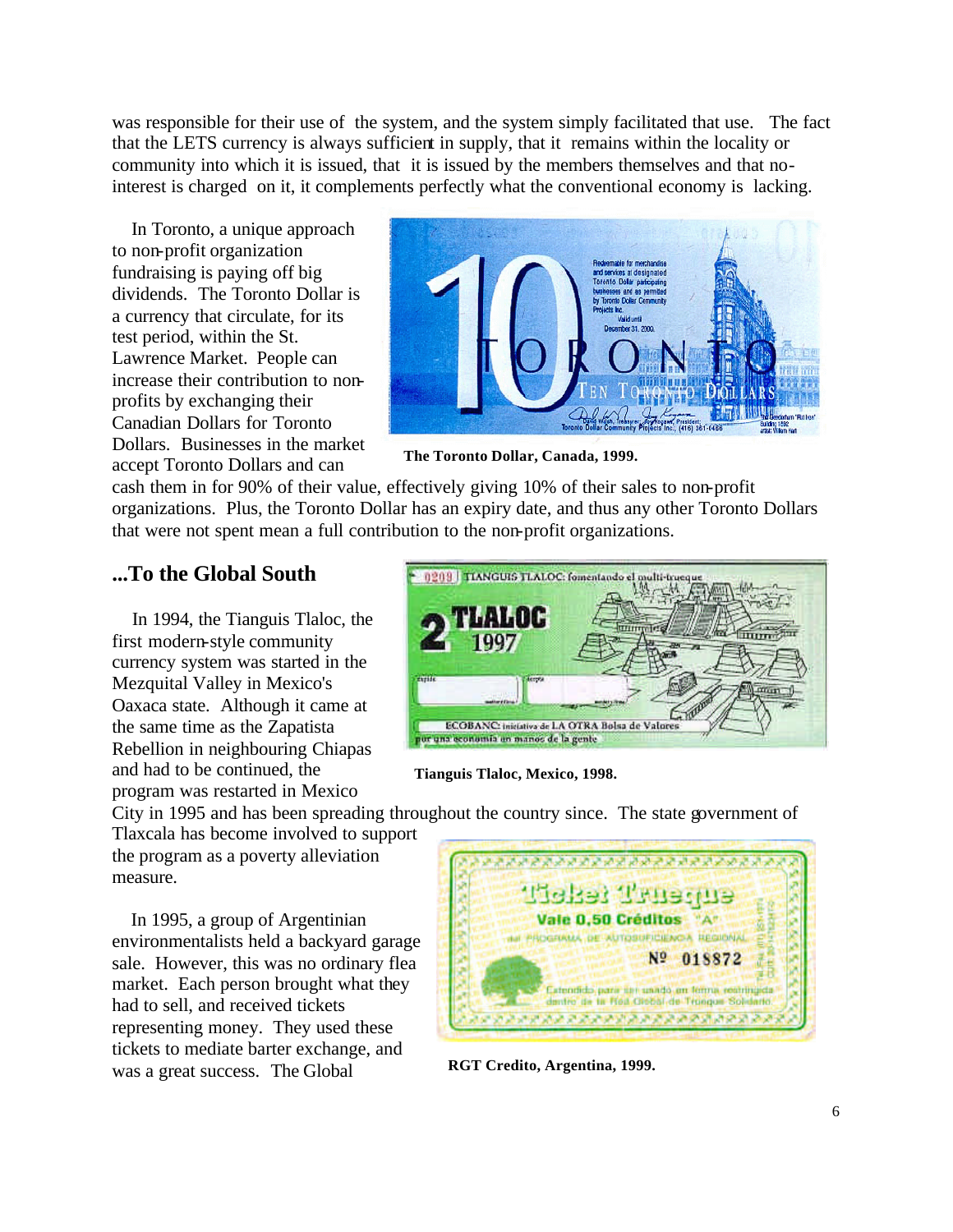Exchange Network (RGT) blossomed, and has now spread nationwide to become the largest national community

currency network in the world, with 500 systems, 500,000 members and several million US dollars in circulation each year. The national government has recently signed an agreement with the Global Exchange Network to facilitate a cooperative relationship.



 A number of Argentina's Provinces also had

**Salta Province Debt Cancelling Bond, Argentina, 1987.**

experience with issuing their own currency. When the national government was unable to transfer funds to the provinces, they had no money to pay their employees with. So, rather than waiting, they issued their own "Debt-Cancelling Bonds", government bonds issued in the form of currency units equivalent to the Argentine Peso. Economic research showed that when these currencies circulated, inflation in these provinces actually declined, compared to other areas in Argentina.

 The Global Exchange Network model is now spreading throughout South and Central America, with systems in Uruguay, Brazil, Chile, Peru, and Colombia, with projects underway in El Salvador and elsewhere, opening the way to becoming the first inter-national interest-free exchange system as a response to the World Trade Organization and the deleterious effects of debt-based global exchange.

In 1997, a member of the French LETS returned to his homeland of Senegal to start a

community currency system there. Today, the Doole (meaning "strength of unity") is operating in many of Dakar's districts, and in other communities in the country. A Cooperative Business where the system's members can sell their goods, a School and Training Center where new skills can be learned in a guild manner, community projects and a weekly public market are the primary activities of the system. Doole currency, called "Bons", are denominated in hours of time with a



**Bon Community Currency, Dakar, Senegal, 1998.**

corresponding West African Franc and US Dollar value.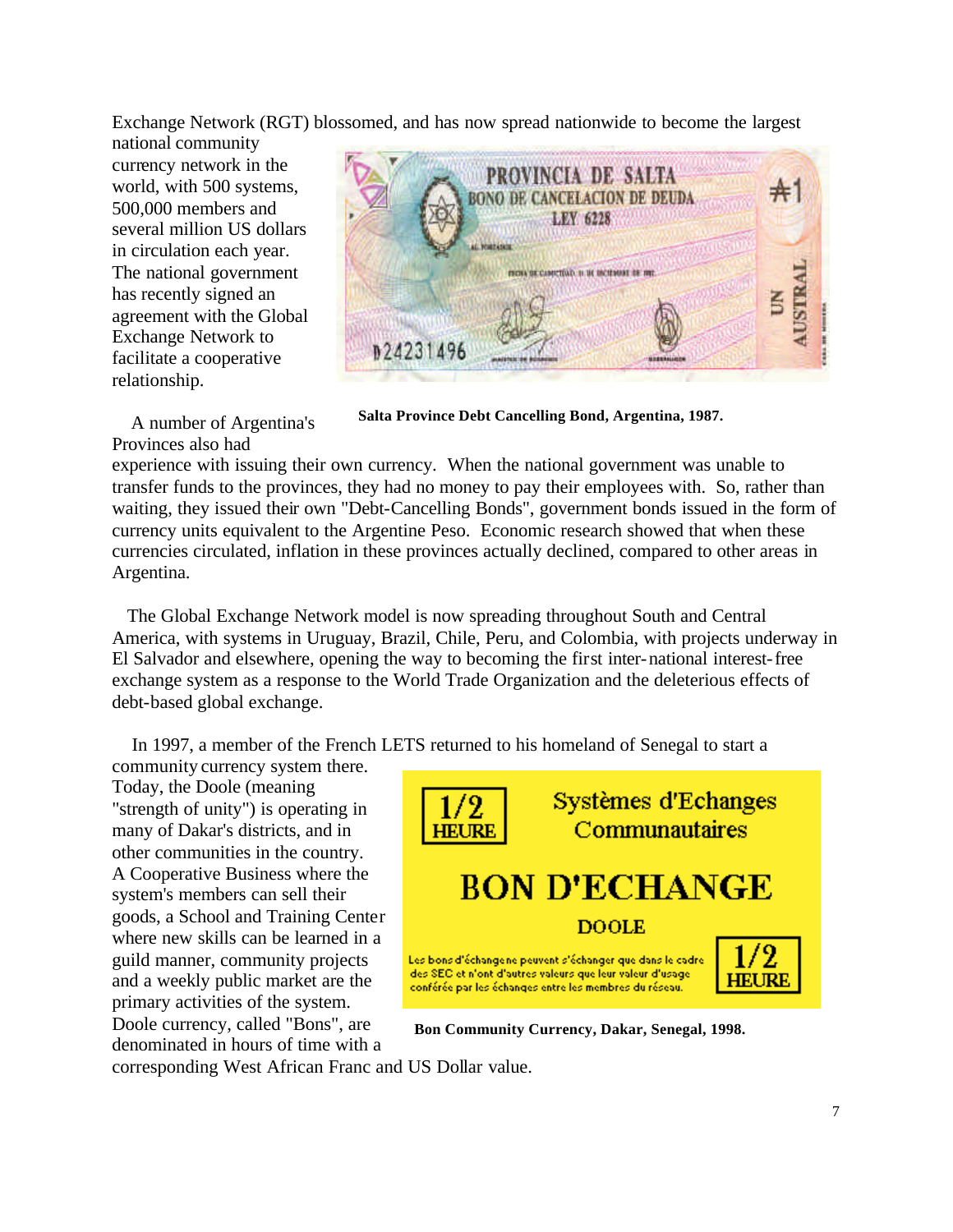In 1998, a community in northeastern Thailand began looking at ways to assist their

community through the Asian Economic Crisis. The way they settled upon was to establish a community currency system. The system was launched in March of 2000, and enjoys widespread support. Despite this, the government became fearful and has acted to scare the community members away from using the system. With the support of the



**Kud Chum "Bia", Thailand, 2000.**

Village Head and the Abbott of the local Buddhist Temple, the project continues.

 In 1999, Japan had yet to establish its economy on a course of recovery from the Asian Economic Crisis. People were still hoarding their money out of fear of further depression, while

the economy desperately needed people to spend. To encourage this, the Japanese Government issued a temporary currency backed by 750 million US dollars of government debt. Although the program was flawed from the start and received very little coverage outside of Japan, it was significant in asking each community in the entire country to design its own currency. There are now several community currency systems in the country, and with the support of senior



**Temporary Community Currency Note, Japan, 1999.**

government bureaucrats and academics, the systems are spreading.

 Indonesia, the country hardest hit by the Asian Crisis and political turmoil following the ousting of General Suharto, has yet to recover from the crisis. Prices skyrocketed, but incomes did not rise to match, leaving millions in even deeper poverty, and an official minimum wage in 2001 raised to a little more than 1 US dollar per day. Communities have begun to look at alternatives to debt slavery, by mobilizing the assets they have to serve themselves better.

### **Toward a Better Future**

 Recent instability in the global debt-based monetary system, recent attempts to speed up the pace of globalization against the wishes of the great majority of people, and profound changes to information and communication technology have provided very fertile ground for the spread of community currencies.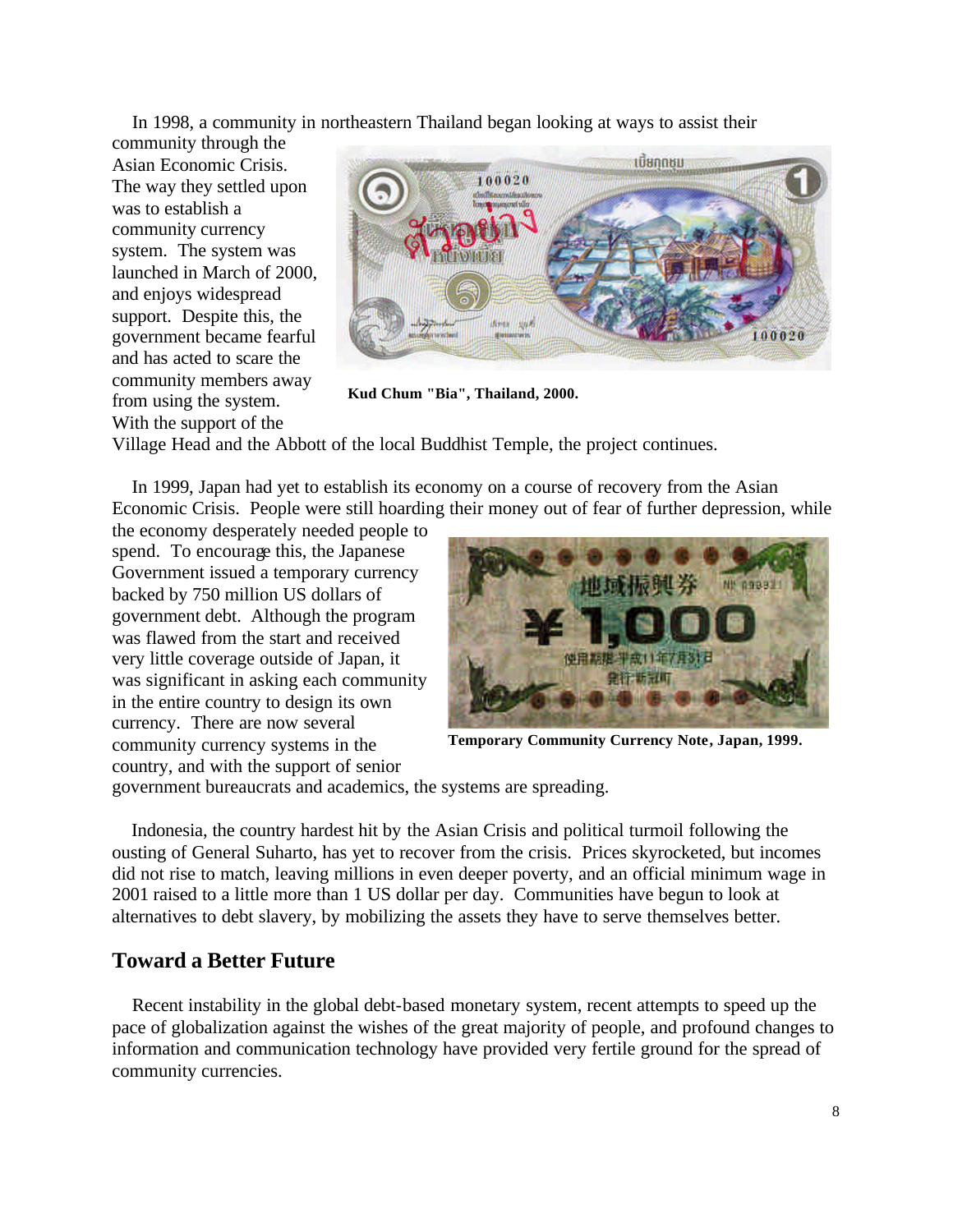In general, we can say that Community Currencies:

**1. Are issued safely and soundly.** In the vast majority of Community Currency Systems, currency is issued through member accounts, just like that at any bank or credit union. The amount withdrawn or deposited is recorded on a ledger sheet. As the totality of account balances is always equal (credits - debits = 0) or (credits + cash in hand - debits = 0), the accounting is very simple and sound. The administration does not issue currency, rather it is the member who issues currency to themselves. The system simply records that action. Only a small minority of systems, more appropriately termed "local currency" systems, centrally issue currency to their members. These systems are almost exclusively limited to North America.

**2. Only circulate within a bounded area.** So as to serve the community, the currency circulates only within a geographic area defined by the account-holding members. It is very unlikely the currency would be accepted outside of this area, as it can only be spent within the area in which it is accepted. Unlike national currency that drains out of localities, community currency always flows back, increasing the multiplier effect by keeping the national currency local longer.

**3. Do not challenge national currency.** Community currencies are most-often denominated in the same value as the national currency, and thus are also called parallel or complementary currencies, or social money. This serves two purposes: to maintain price parity (the price remains the same after the introduction of the system) and to make it easy for people to use the currency. As community currency can only be used for local purchases, the national currency is used for all non-local purchases, thus there is no direct competition between them. People will generally prefer the national currency, but lacking that, the community currency will work just fine. Locally produced goods may be paid for using a combination of national and community currency, or only just in community currency. It is up to the seller and buyer to decide. Certainly, use of the community currency frees up national currency for the purchase of non-locally produced goods, meaning that perhaps more expensive goods can more easily be affordable, or that debts may be repaid more easily.

**4. Operate legally in more than 35 countries worldwide.** There are community currency systems operating in all NAFTA, G7 and EEC countries, as well as in Japan, Thailand, Australia, New Zealand, Senegal, Mexico, El Salvador, Peru, Ecuador, Colombia, Venezuela, Uruguay, Chile, Argentina and Brazil. In some cases, these systems are actively being supported by state governments. The governments of Mexico, Argentina, Australia, England actively support community currency systems, and many others have given their unofficial support. In all cases where the government supports community currencies, none of these systems has ever been regarded as a threat to national financial stability.

 In fact, many politicians agree on the many benefits community currency systems offer to the community and to the national economy. American economist Lewis Solomon in his book "Rethinking Our Centralized Money System" argues that such a network of community currency systems should be established nationwide in America. Clearly, if the wealthiest countries in the world allow such systems to establish, then surely so should the governments of the peripheral economies.